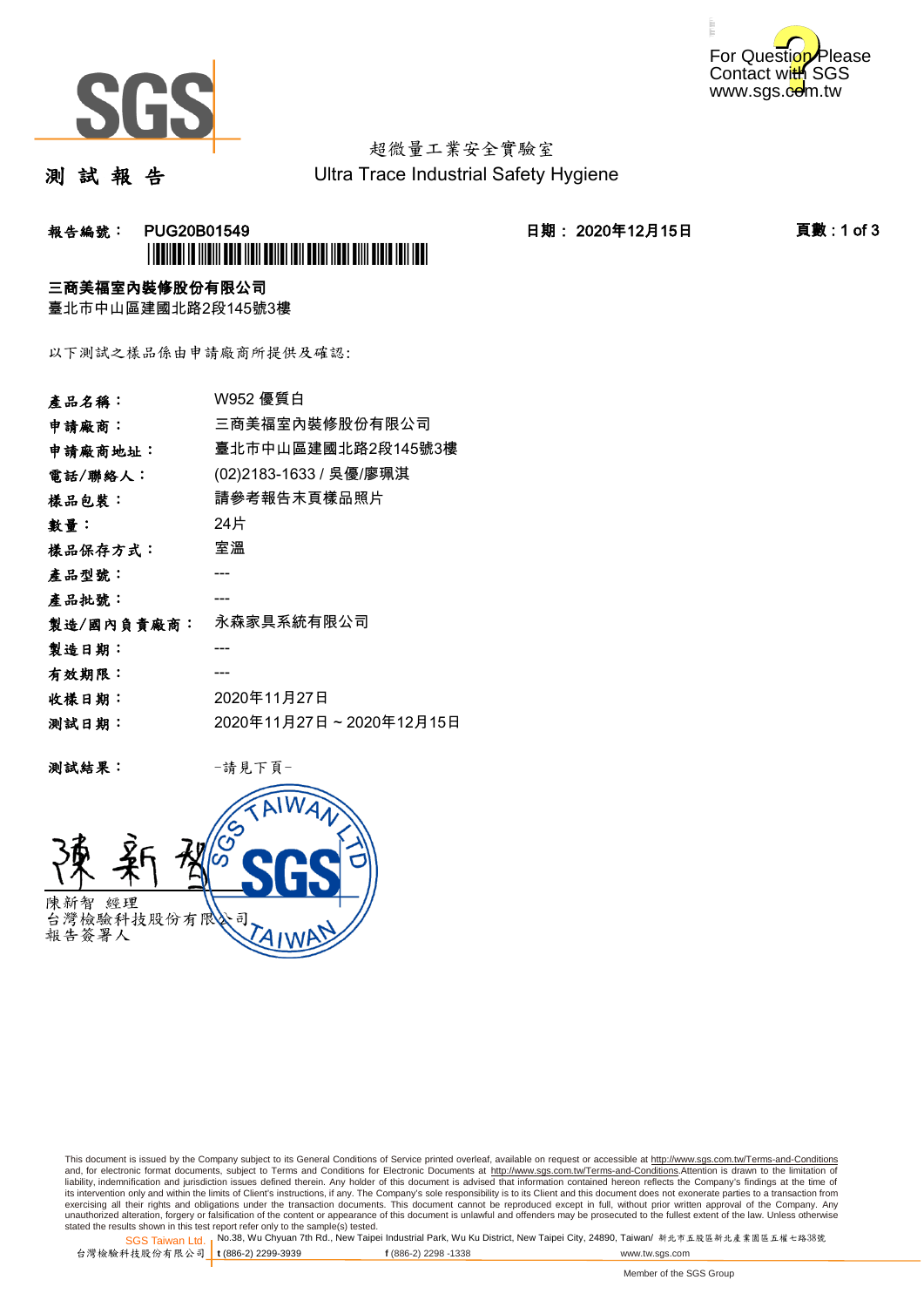

## 超微量工業安全實驗室

測 試 報 告

Ultra Trace Industrial Safety Hygiene

### **報告編號: PUG20B01549 日期: 2020年12月15日 頁數:2 of 3** \*PUG20B01549\*

#### 三商美福室內裝修股份有限公司

臺北市中山區建國北路2段145號3樓

測試結果:

| 测試項目      | CAS NO.       | 測試方法                                                                                | 測試<br>結果 | 定量/偵測<br>極限 | 單位   |
|-----------|---------------|-------------------------------------------------------------------------------------|----------|-------------|------|
| 甲醛釋出量     |               | ---                                                                                 |          |             |      |
| 甲醛釋出量-平均值 | $50-00-0$     | 本測試參考國家標準106.11.29公布建議檢驗<br><sup> </sup> 方法-CNS2215粒片板中甲醛釋出量,以分光 <br>光度計(UV/VIS)檢測。 | 0.0793   | 0.0290      | mg/L |
| 甲醛釋出量-最大值 | $50 - 00 - 0$ |                                                                                     | 0.0793   | 0.0290      | mg/L |

備註:

1.測試報告僅就委託者之委託事項提供測試結果,不對產品合法性做判斷。

2.本測試報告之所有檢驗內容,均依委託事項執行檢驗,如有不實,願意承擔完全責任。

3. 本報告不得分離,分離使用無效。

4.若該測試項目屬於定量分析則以「定量極限」表示;若該測試項目屬於定性分析則以「偵測極限」表示。

5.低於定量極限/偵測極限之測定值以「N.D.」或「 陰性」表示。微生物測試低於定量極限以「<定量極限值」表示。

6.甲醛釋出量:

|                | 甲醛釋出量平均值丨 | 甲醛釋出量最大值 |  |  |
|----------------|-----------|----------|--|--|
|                | $0.3$ 以下  | $0.4$ 以下 |  |  |
| ໍ່             | $0.5$ 以下  | $0.7$ 以下 |  |  |
| $\overline{ }$ | $1.5$ 以下  | 2.1以下    |  |  |

- END -

This document is issued by the Company subject to its General Conditions of Service printed overleaf, available on request or accessible at http://www.sgs.com.tw/Terms-and-Conditions and, for electronic format documents, subject to Terms and Conditions for Electronic Documents at http://www.sgs.com.tw/Terms-and-Conditions.Attention is drawn to the limitation of liability, indemnification and jurisdiction issues defined therein. Any holder of this document is advised that information contained hereon reflects the Company's findings at the time of<br>its intervention only and within t exercising all their rights and obligations under the transaction documents. This document cannot be reproduced except in full, without prior written approval of the Company. Any<br>unauthorized alteration, forgery or falsifi

SGS Taiwan Ltd. 1 stated the results shown in this test report refer only to the sample(s) tested.<br>Stated the results shown in this test report refer only to the sample(s) tested.

台灣檢驗科技股份有限公司

**t** (886-2) 2299-3939 **f** (886-2) 2298 -1338 www.tw.sgs.com